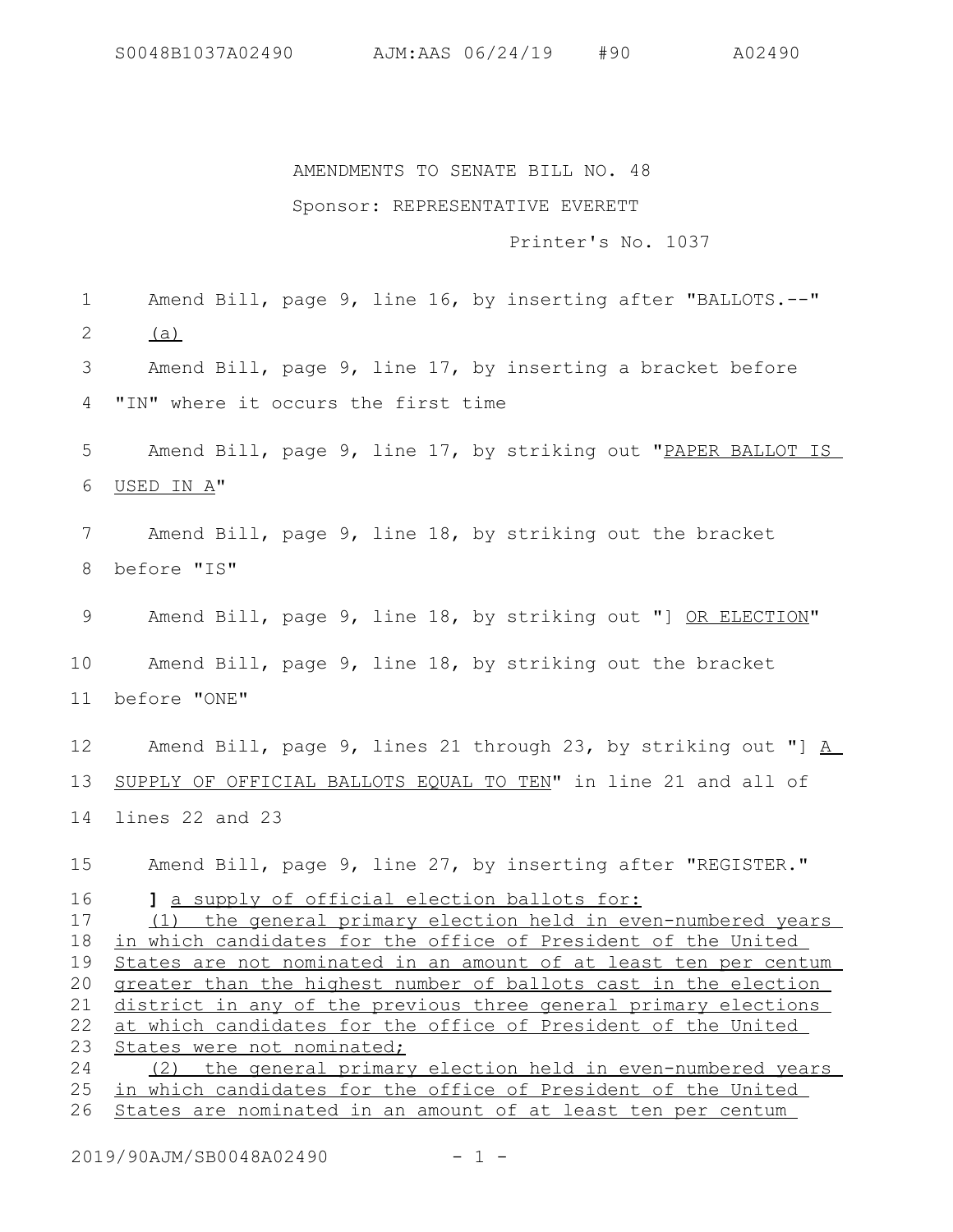| 1            | greater than the highest number of ballots cast in the election  |
|--------------|------------------------------------------------------------------|
| 2            | district in any of the previous three general primary elections  |
| 3            | at which candidates for the office of President of the United    |
| 4            | States were nominated;                                           |
| 5            | (3) the municipal primary election held in odd-numbered          |
| 6            | years in an amount of at least ten per centum greater than the   |
| 7            | highest number of ballots cast in any of the previous three      |
| 8            | municipal primary elections in the election district;            |
| $\mathsf{S}$ | (4) the general election held in even-numbered years in          |
| 10           | which candidates for the office of President of the United       |
| 11           | States are not elected in an amount of at least ten per centum   |
| 12           | greater than the highest number of ballots cast in the election  |
| 13           | district in any of the previous three general elections at which |
| 14           | candidates for the office of President of the United States were |
| 15           | not elected;                                                     |
| 16           | (5) the general election held in even-numbered years in          |
| 17           | which candidates for the office of President of the United       |
| 18           | States are elected in an amount of at least ten per centum       |
| 19           | greater than the highest number of ballots cast in the election  |
| 20           | districts in any of the previous three general elections at      |
| 21           | which candidates for the office of President of the United       |
| 22           | States were elected; and                                         |
| 23           | (6) the municipal election held in odd-numbered years in an      |
| 24           | amount of at least ten per centum greater than the highest       |
| 25           | number of ballots cast in any of the previous three municipal    |
| 26           | elections in the election district.                              |
| 27           | (b)                                                              |
| 28           | Amend Bill, page 15, lines 16 through 30; page 16, lines 1       |
| 29           | through 19; by striking out all of said lines on said pages and  |
| 30           | inserting                                                        |
| 31           | ARTICLE XI-B                                                     |
| 32           | VOTING SYSTEMS                                                   |
| 33           | Section 1101-B. Definitions.                                     |
| 34           | The following words and phrases when used in this article        |
| 35           | shall have the meanings given to them in this section unless the |
| 36           | context clearly indicates otherwise:                             |
| 37           | "Electronic voting system." As defined in section 1101-A.        |
| 38           | "Voting apparatus." A kind or type of electronic voting          |
| 39           | system that received approval by the Secretary of the            |
| 40           | Commonwealth under section 1105-A.                               |
| 41           | Section 1102-B. Disapproval or decertification.                  |
| 42           | (a) Prohibition.--The Commonwealth may not disapprove of or      |
| 43           | decertify voting apparatuses in 50% or more counties until the   |
| 44           | requirements of this article have been met.                      |
| 45           |                                                                  |
|              | (b) Plan.--If the Commonwealth intends to disapprove or          |
| 46           | decertify voting apparatuses in 50% or more counties, the        |
| 47           | Department of State must submit a written plan to the President  |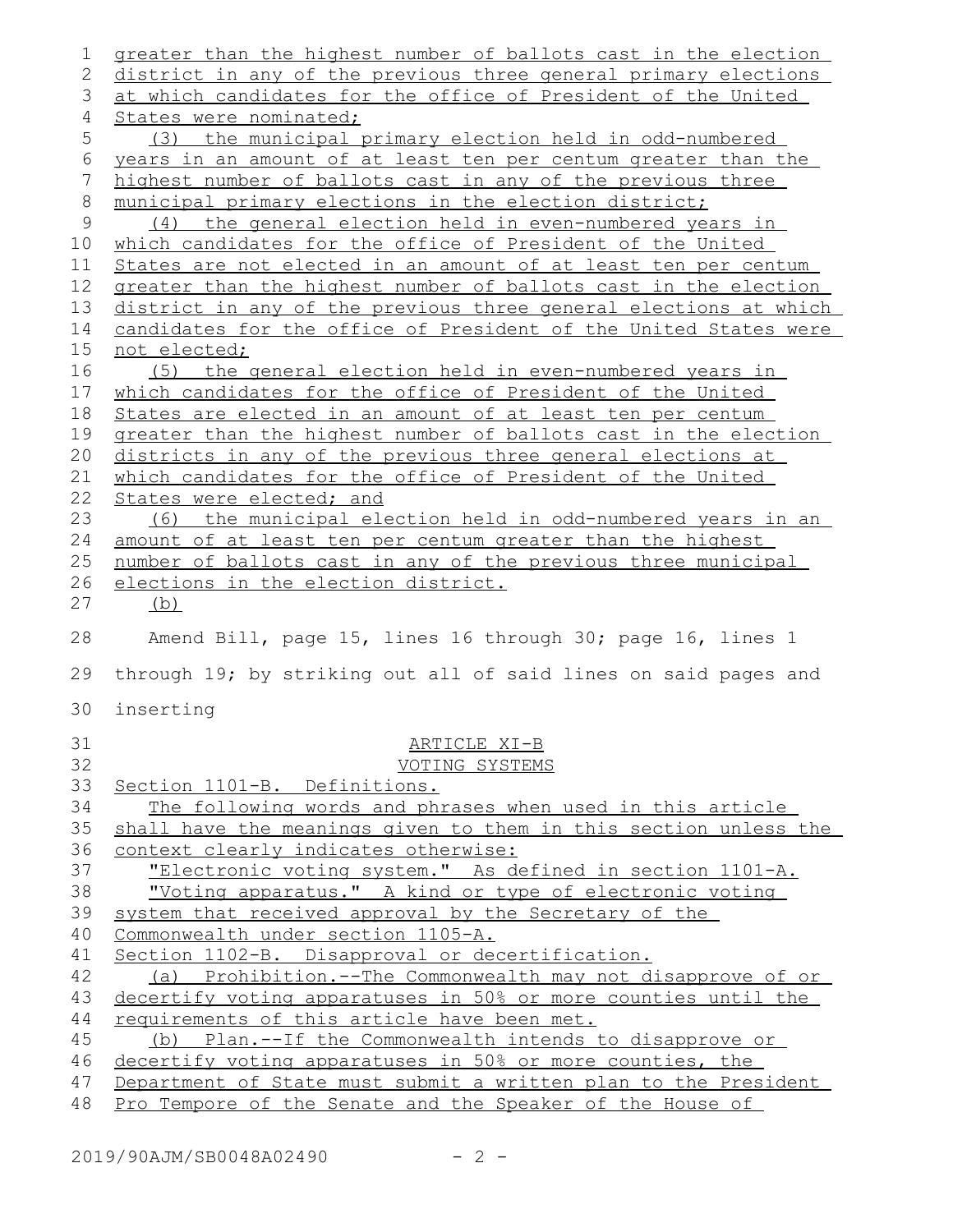| 1             | Representatives at least 180 days prior to the effective date of |
|---------------|------------------------------------------------------------------|
| 2             | replacement, containing each of the following:                   |
| 3             | (1) The reason for disapproval or decertification.               |
| 4             | (2) The estimated cost to replace the disapproved or             |
| 5             | decertified voting apparatuses and the plan for how funding      |
| 6             | is anticipated to be obtained.                                   |
| 7             | (3) A plan for replacing the disapproved or decertified          |
| $8\,$         | voting apparatuses.                                              |
| $\mathcal{G}$ | (4) The effective date of replacement.                           |
| 10            | (c) Voting System Decertification Commission.--                  |
| 11            | (1) Within 10 days of receipt of the written plan under          |
| 12            | subsection (b) by the President Pro Tempore of the Senate and    |
| 13            | the Speaker of the House of Representatives, a commission        |
| 14            | shall be established. The commission shall, within 90 days of    |
| 15            | establishment, do all of the following:                          |
| 16            | (i) Review the written plan.                                     |
| 17            | (ii) Hold at least two public hearings on the                    |
| 18            | matter, including the plan submitted under subsection            |
| 19            | $(b)$ .                                                          |
| 20            | (iii) Issue a written report consistent with                     |
| 21            | subparagraph (iv) to each of the following:                      |
| 22            | The President Pro Tempore of the Senate.<br>(A)                  |
| 23            | The Speaker of the House of Representatives.<br>(B)              |
| 24            | The Majority Leader of the Senate<br>(C)                         |
| 25            | The Majority Leader of the House of<br>(D)                       |
| 26            | Representatives.                                                 |
| 27            | The Minority Leader of the Senate.<br>( E )                      |
| 28            | The Minority Leader of the House of<br>(E)                       |
| 29            | Representatives.                                                 |
| 30            | (G) The chair and minority chair of the State                    |
| 31            | Government Committee of the Senate and the chair and             |
| 32            | minority chair of the State Government Committee of              |
| 33            | the House of Representatives.                                    |
| 34            | (iv) The written report shall include all of the                 |
| 35            | following:                                                       |
| 36            | (A) An estimated cost for the written plan and                   |
| 37            | estimated costs for the implementation of other                  |
| 38            | voting apparatuses and how the costs will be divided.            |
| 39            | Written justification for disapproval or<br>(B)                  |
| 40            | decertification.                                                 |
| 41            | Each dissenting opinion of a member of the<br>(C)                |
| 42            | commission.                                                      |
| 43            | (D) Recommended legislative action, if                           |
| 44            | necessary, including draft legislation.                          |
| 45            | (2) The commission shall be composed of the following            |
| 46            | members:                                                         |
| 47            | $(\perp)$<br>Two members appointed by the Governor, one of       |
| 48            | whom shall be a county commissioner and one of whom shall        |
| 49            | be a county election officer at the time of appointment.         |
| 50            | (ii) The Secretary of the Commonwealth or a                      |
| 51            | designee.                                                        |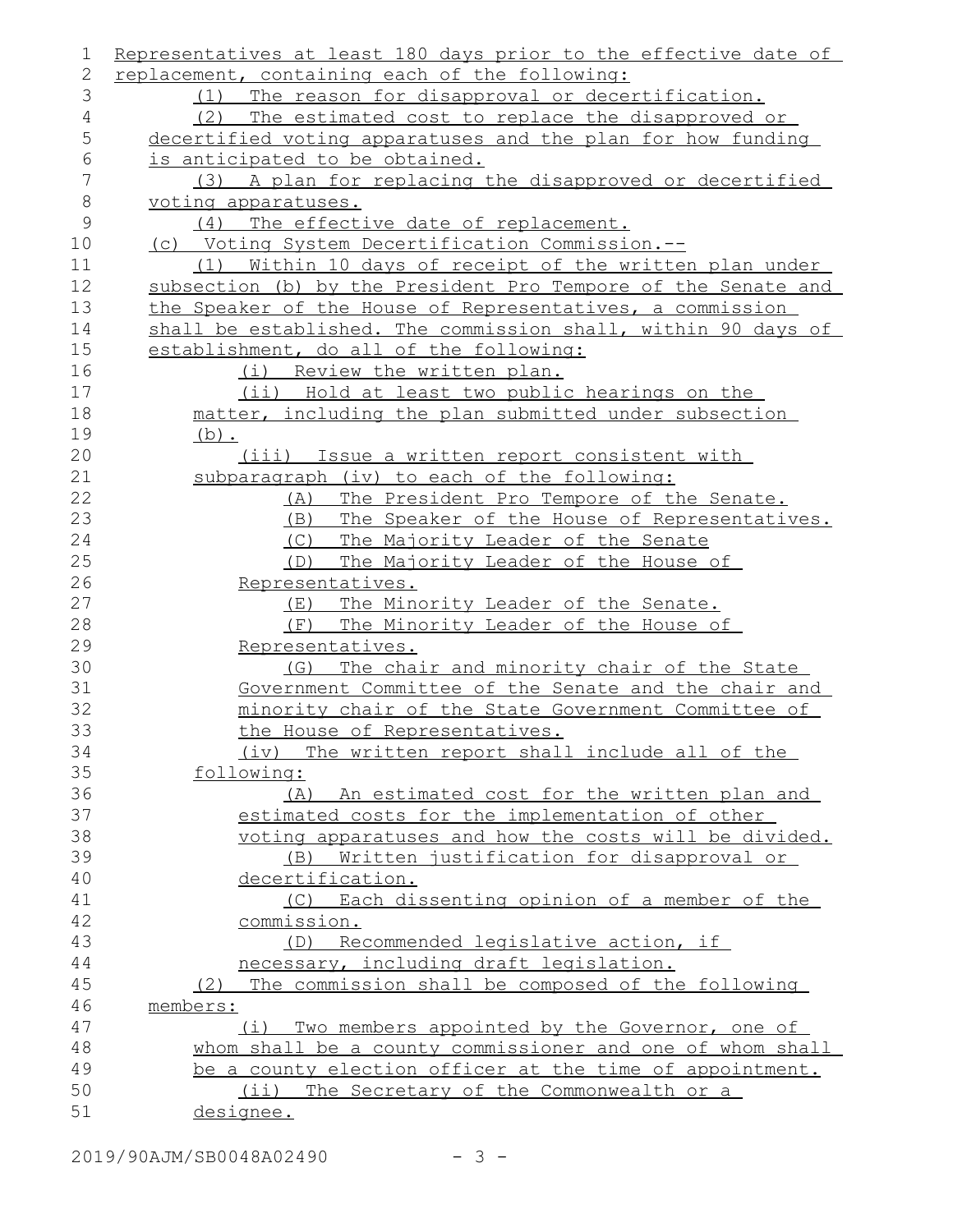| $\mathbf 1$<br>$\overline{2}$ | (iii) The chair and minority chair of the State<br>Government Committee of the Senate and the chair and |
|-------------------------------|---------------------------------------------------------------------------------------------------------|
| 3                             | minority chair of the State Government Committee of the                                                 |
| $\sqrt{4}$                    | House of Representatives or their designees.                                                            |
| 5                             | (iv) One legislator from each of the four                                                               |
| 6                             | legislative caucuses, to be appointed by the President                                                  |
| 7                             | pro tempore of the Senate and the Speaker of the House of                                               |
| 8                             | Representatives, in consultation with the Majority Leader                                               |
| 9                             |                                                                                                         |
|                               | and Minority Leader of the Senate and the Majority Leader                                               |
| 10                            | and Minority Leader of the House of Representatives or                                                  |
| 11                            | their designees.                                                                                        |
| 12                            | (3) The commission shall appoint a member to serve as                                                   |
| 13                            | chair of the commission.                                                                                |
| 14                            | (4) The commission shall hold meetings at the call of                                                   |
| 15                            | the chair.                                                                                              |
| 16                            | (5) The General Assembly shall provide administrative                                                   |
| 17                            | support, meeting space and any other assistance required by                                             |
| 18                            | the commission to carry out its duties under this section in                                            |
| 19                            | cooperation with the department.                                                                        |
| 20                            | (6) A member may not receive compensation for the                                                       |
| 21                            | member's services, but shall be reimbursed for necessary                                                |
| 22                            | travel and other reasonable expenses incurred in connection                                             |
|                               |                                                                                                         |
| 23                            | with the performance of the member's duties as members of the                                           |
| 24                            | commission.                                                                                             |
| 25                            | Amend Bill, page 26, line 12, by inserting a bracket before                                             |
| 26                            | the comma after "ELECTIONS"                                                                             |
| 27                            | Amend Bill, page 26, line 14, by inserting a bracket after                                              |
|                               |                                                                                                         |
| 28                            | "DISTRICT"                                                                                              |
|                               |                                                                                                         |
| 29                            | Amend Bill, page 30, line 23, by inserting a bracket before                                             |
|                               |                                                                                                         |
| 30                            | "FIVE"                                                                                                  |
|                               |                                                                                                         |
| 31                            | Amend Bill, page 30, line 24, by inserting after "TO"                                                   |
| 32                            | 1 eight o'clock P.M. on the day of                                                                      |
|                               |                                                                                                         |
| 33                            | Amend Bill, page 31, line 4, by inserting a bracket before                                              |
| 34                            | "IN"                                                                                                    |
|                               |                                                                                                         |
|                               |                                                                                                         |
| 35                            | Amend Bill, page 31, line 9, by striking out the bracket                                                |
| 36                            | before "HIM"                                                                                            |
|                               |                                                                                                         |
|                               |                                                                                                         |
| 37                            | Amend Bill, page 31, line 9, by striking out "] THE ELECTOR"                                            |
|                               |                                                                                                         |
| 38                            | Amend Bill, page 31, line 9, by striking out the bracket                                                |
|                               |                                                                                                         |
|                               |                                                                                                         |
|                               | 2019/90AJM/SB0048A02490<br>4 –                                                                          |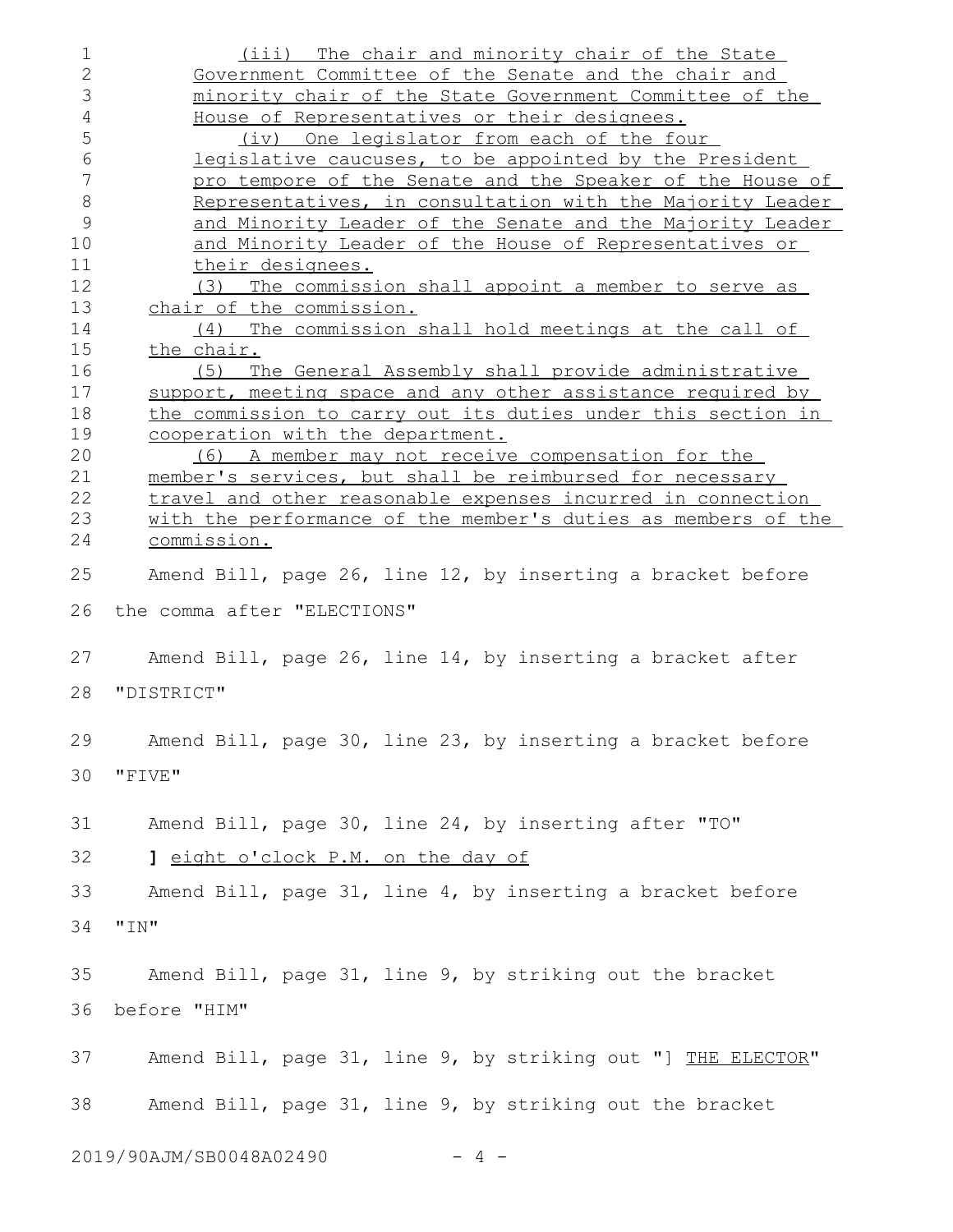before "HIS" Amend Bill, page 31, line 9, by striking out "] THE ELECTOR'S" Amend Bill, page 31, line 12, by striking out the bracket before "HIM" Amend Bill, page 31, line 12, by striking out "] THE ELECTOR" Amend Bill, page 31, line 16, by inserting a bracket after "FORTH." Amend Bill, page 32, line 15, by inserting a bracket before  $"$  $(1)$ ,  $"$ Amend Bill, page 32, line 15, by inserting a bracket after  $" (1)$ ,  $"$ Amend Bill, page 33, lines 7 through 13, by striking out all of said lines and inserting (c) The following shall apply to an elector voting by absentee ballot: (1) an authorized representative designated by the elector or any other individual authorized to deliver an absentee ballot to the county board on behalf of the elector under section 1302.1(a.3)(4) or (5) shall deliver the elector's ballot to the office no later than eight o'clock P.M. on the day of the primary or election; (2) an elector who delivers an absentee ballot in person to the county board of elections shall do so no later than five o'clock P.M. on the day immediately preceding the primary or election; and (3) an elector who mails an absentee ballot shall do so such that it is postmarked no later than the day immediately preceding the primary or election. Amend Bill, page 33, line 14, by striking out " $(2)$ " and inserting (4) Amend Bill, page 33, line 23, by striking out "(3)" and 1 2 3 4 5 6 7 8 9 10 11 12 13 14 15 16 17 18 19 20 21 22 23 24 25 26 27 28 29 30 31 32 33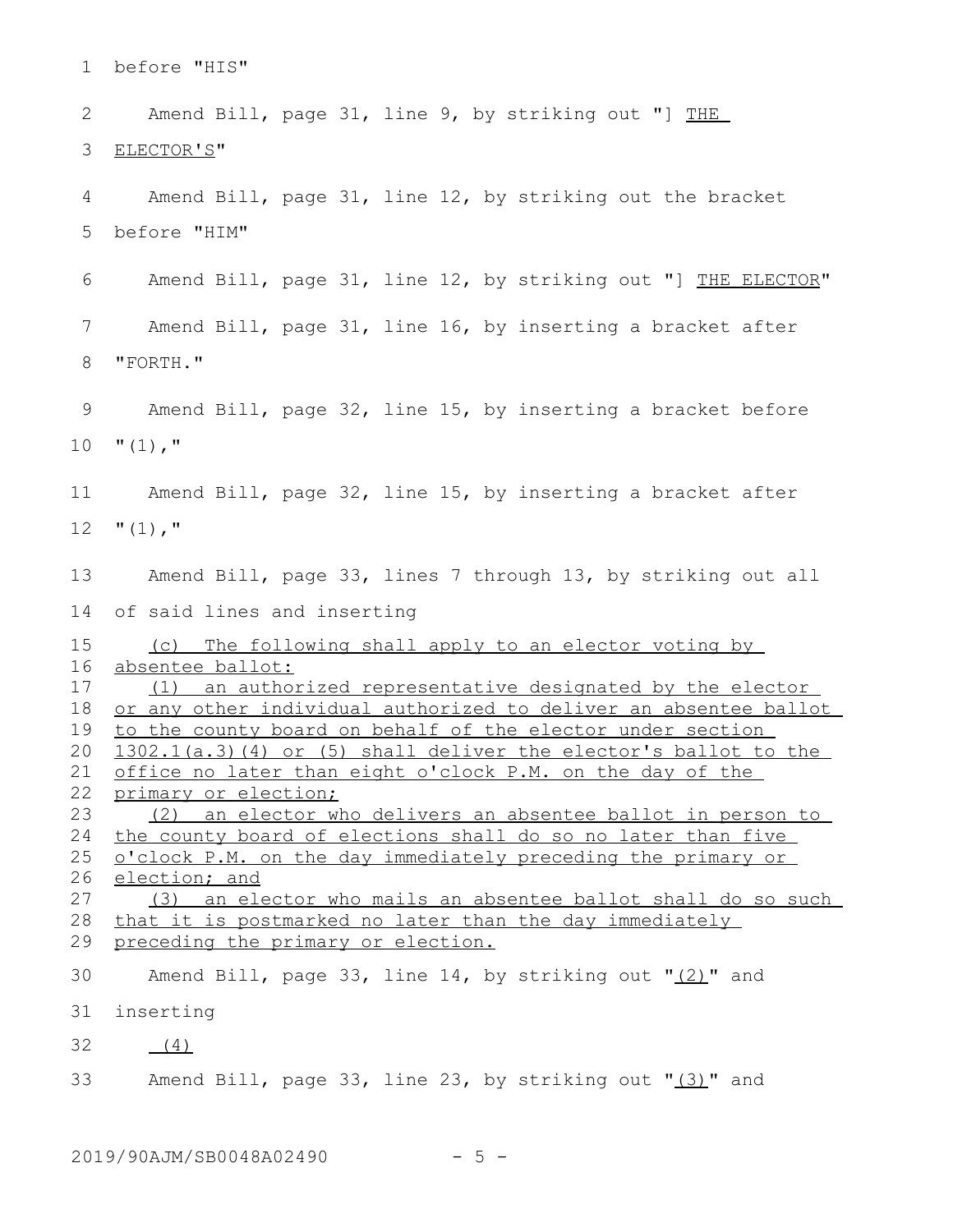inserting  $(5)$ Amend Bill, page 33, line 29, by striking out "AND (2)" and inserting  $(2)$  and  $(4)$ Amend Bill, page 37, line 22, by inserting a bracket before "LOCAL" Amend Bill, page 37, line 22, by inserting after "ELECTION" **]** county Amend Bill, page 37, line 23, by inserting a bracket before "LOCAL" Amend Bill, page 37, line 23, by inserting after "ELECTION" **]** county Amend Bill, page 38, line 18, by striking out ", (N) AND (O)" and inserting and (n) Amend Bill, page 38, lines 22 through 26, by striking out all of said lines and inserting (A) by hand delivery by an authorized representative designated by the elector or any other individual authorized to deliver an absentee ballot on behalf of the elector under section 1302.1(a.3)(4) or (5) no later than eight o'clock P.M. on the day of the primary or election; (B) by hand delivery by the elector no later than five o'clock P.M. on the day immediately preceding the primary or election; and (C) by mail no later than five o'clock P.M. on the seventh day following the primary or election if the absentee ballot is postmarked no later than the day immediately preceding the primary or election. Amend Bill, page 39, by inserting between lines 10 and 11 (4) All absentee ballots [not], except for ballots challenged for any of the reasons provided in paragraph (3) and ballots cast by electors who appear at the polling place on election day and vote in person pursuant to section 1306(b), shall be counted and included with the returns of the applicable 1 2 3 4 5 6 7 8 9 10 11 12 13 14 15 16 17 18 19 20 21 22 23 24 25 26 27 28 29 30 31 32 33 34 35 36